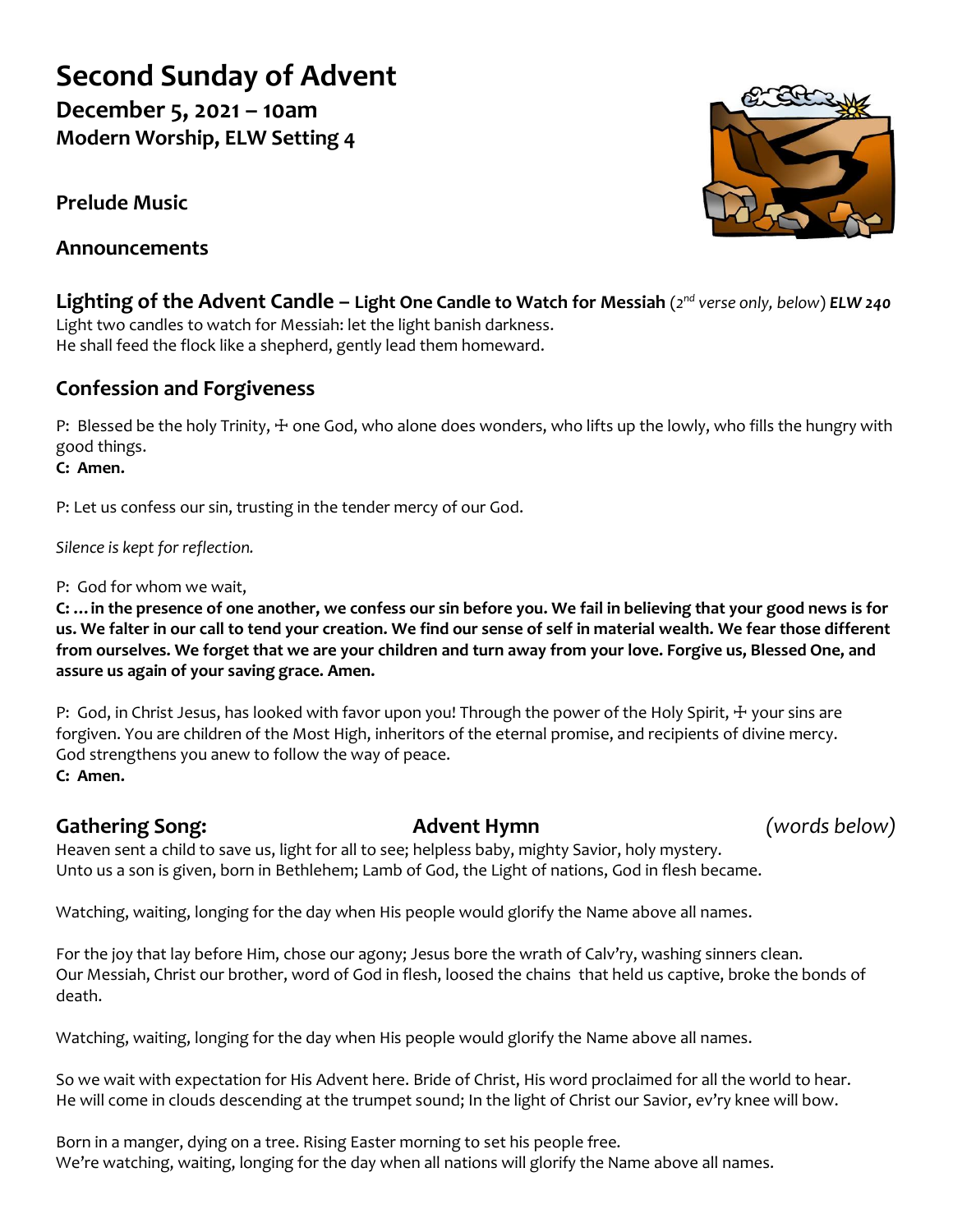# **Greeting**

P: The grace of our Lord Jesus Christ, the love of God, and the communion of the Holy Spirit, be with you all! **C: And also with you!**

# **Kyrie**

A: In peace, let us pray to the Lord. **C: Lord, have mercy.**

A: For the peace from above, and for our salvation, let us pray to the Lord. **C: Lord, have mercy.**

A: For the peace of the whole world, for the well-being of the church of God, and for the unity of all, let us pray to the Lord. **C: Lord have mercy.**

A: For this holy house, and for all who offer here their worship and praise, let us pray to the Lord.

### **C: Lord have mercy.**

A: Help, save, comfort, and defend us, gracious Lord. **C: Amen.**

# **Prayer of the Day**

A: Let us pray together,

**C: Stir up our hearts, Lord God, to prepare the way of your only Son. By his coming give to all the people of the world knowledge of your salvation; through Jesus Christ, our Savior and Lord, who lives and reigns with you and the Holy Spirit, one God, now and forever.**

**Amen.**

# **First Reading: Malachi 3:1-4**

God announces a covenant with Israel. A messenger like Malachi (his name means "my messenger") will prepare the way *for the coming of the Lord by purifying and refining God's people, as silver and gold are refined.*

<sup>1</sup>See, I am sending my messenger to prepare the way before me, and the Lord whom you seek will suddenly come to his temple. The messenger of the covenant in whom you delight—indeed, he is coming, says the Lord of hosts. <sup>2</sup>But who can endure the day of his coming, and who can stand when he appears? For he is like a refiner's fire and like fullers' soap; <sup>3</sup>he will sit as a refiner and purifier of silver, and he will purify the descendants of Levi and refine them like gold and silver, until they present offerings to the Lord in righteousness. <sup>4</sup>Then the offering of Judah and Jerusalem will be pleasing to the Lord as in the days of old and as in former years.

L: The Word of the Lord

**C: Thanks be to God**

# **Psalm: Luke 1:68-79**

 $68B$ lessed are you, Lord, the God of Israel, you have come to your people and set them free. <sup>69</sup>**You have raised up for us a mighty Savior, born of the house of your servant David.**

<sup>70</sup>Through your holy prophets, you promised of old to save us from our enemies, <sup>71</sup>from the hands of all who hate us, **<sup>72</sup>to show mercy to our forebears, and to remember your holy covenant.**

 $73$ This was the oath you swore to our father Abraham:  $74$ to set us free from the hands of our enemies, **free to worship you without fear, <sup>75</sup>holy and righteous before you, all the days of our life.**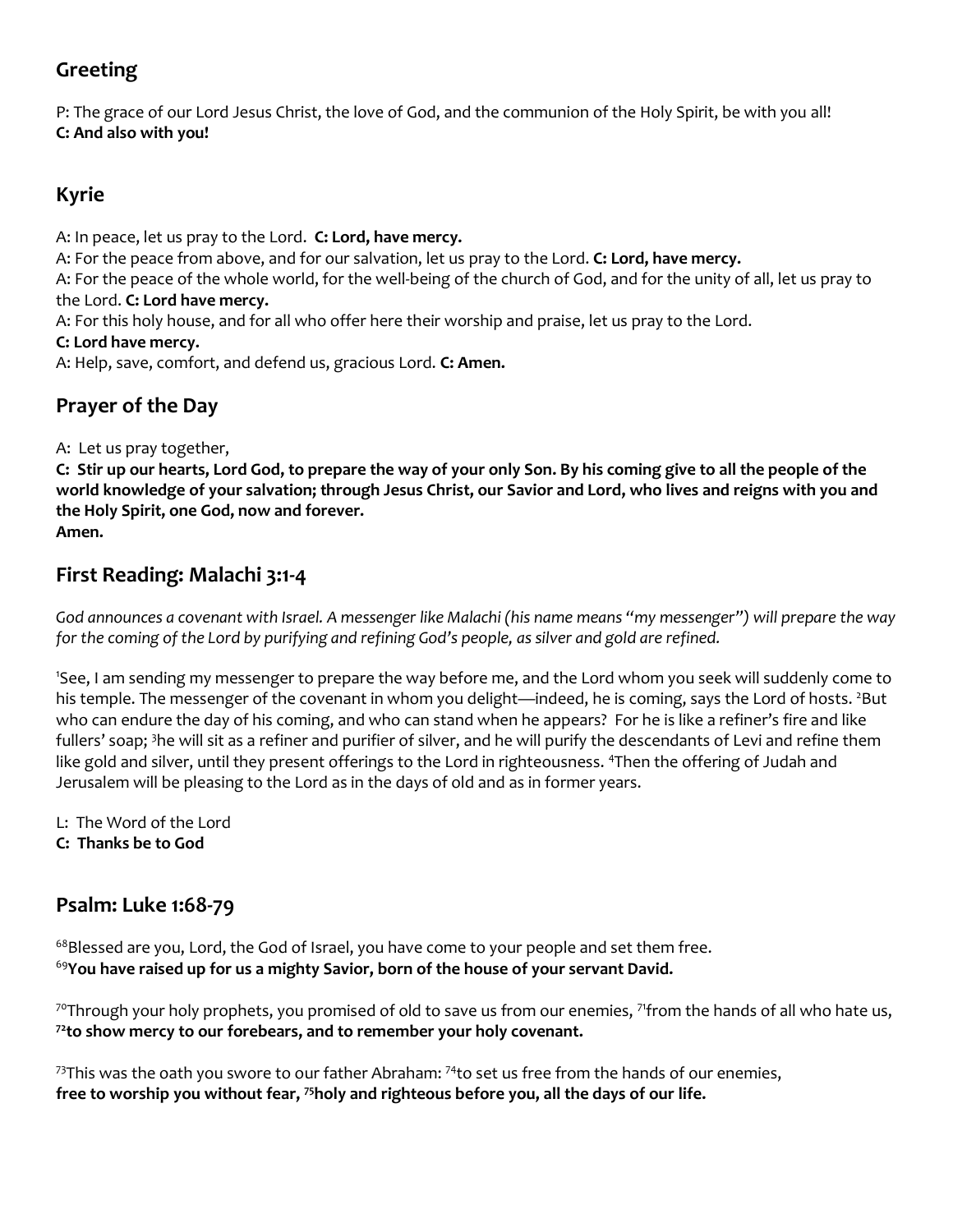$76$ And you, child, shall be called the prophet of the Most High, for you will go before the Lord to prepare the way, **<sup>77</sup>to give God's people knowledge of salvation by the forgiveness of their sins.**

 $7<sup>8</sup>$ In the tender compassion of our God the dawn from on high shall break upon us, **<sup>79</sup>to shine on those who dwell in darkness and in the shadow of death, and to guide our feet into the way of peace.**

**Gospel Acclamation: Prepare Ye the Way of the Lord (***Solo***)** Prepare ye the way of the Lord. Prepare ye the way of the Lord. **(***Congregation***)** Prepare ye the way of the Lord. Prepare ye the way of the Lord. **(***Congregation***)** Prepare ye the way of the Lord. Prepare ye the way of the Lord.

# **Gospel: Luke 3:1-6**

John the Baptist is a herald of Jesus, whose way is prepared by "repentance for the forgiveness of sins." As we hear the *careful record of human leaders, we sense the spectrum of political and religious authority that will be challenged by this coming Lord.*

P: A reading from… **C: Glory to You, O Lord.**

1 In the fifteenth year of the reign of Emperor Tiberius, when Pontius Pilate was governor of Judea, and Herod was ruler of Galilee, and his brother Philip ruler of the region of Ituraea and Trachonitis, and Lysanias ruler of Abilene, <sup>2</sup>during the high priesthood of Annas and Caiaphas, the word of God came to John son of Zechariah in the wilderness. <sup>3</sup>He went into all the region around the Jordan, proclaiming a baptism of repentance for the forgiveness of sins, <sup>4</sup>as it is written in the book of the words of the prophet Isaiah, "The voice of one crying out in the wilderness: 'Prepare the way of the Lord, make his paths straight. <sup>5</sup>Every valley shall be filled, and every mountain and hill shall be made low, and the crooked shall be made straight, and the rough ways made smooth; <sup>6</sup>and all flesh shall see the salvation of God.'"

P: The Gospel of the Lord. **C: Praise to you, O Christ.**

**Sermon – Pastor Paul**

**Song of the Day: On Jordan's Bank the Baptist's Cry** *ELW 249*

# **Apostles Creed**

**I believe in God, the Father almighty, creator of Heaven and earth.** 

**I believe in Jesus Christ, God's only Son, our Lord, who was conceived by the Holy Spirit, born of the virgin Mary, suffered under Pontius Pilate, was crucified, died, and was buried; he descended to the dead. On the third day he rose again; he ascended into heaven, he is seated at the right hand of the Father, and he will come to judge the living and the dead.**

**I believe in the Holy Spirit, the holy catholic church, the communion of saints, the forgiveness of sins, the resurrection of the body, and the life everlasting. Amen.**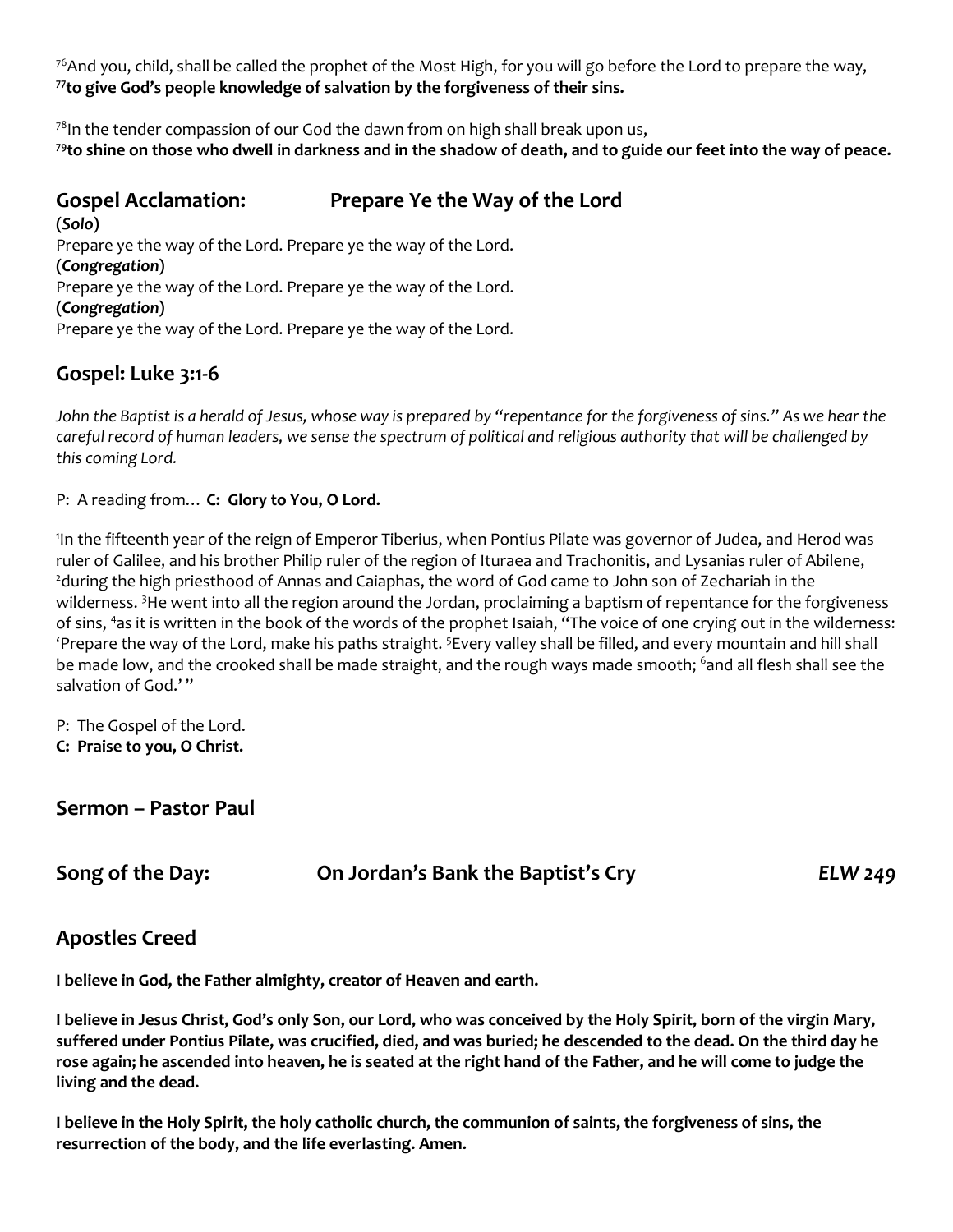# **Prayers of the Church / Sign of the Peace**

**Offering** *(encouraged for before or after service, using vase only and not ushers)*

# **Offering Prayer**

A: Let us pray.

**C: God of our waiting and watching, we offer the gifts of our hearts and our lives to the service of all your people. Prepare the way before us as we meet you in this simple meal, through Christ Jesus, our pathway and our peace. Amen.**

## **Words of Institution**

## **Lord's Prayer**

**Our Father, who art in heaven, hallowed be thy name, thy kingdom come, thy will be done, on earth as it is in heaven. Give us this day our daily bread; and forgive us our trespasses, as we forgive those who trespass against us; and lead us not into temptation, but deliver us from evil. For thine is the kingdom, and the power, and the glory, forever and ever. Amen.**

## **Communion**

## **Communion Songs:**

# **Air on Advent (***Choir Only) J.S. Bach/Fetke* **There's a Voice in the Wilderness** *ELW 255*

# **Final Blessing**

P: The God of hope fill us with all joy and peace in believing, so that we may abound in hope by the power of the Holy Spirit, through Christ Jesus for whom we wait. **C: Amen.**

### **Sending Song: Even So Come (***words below)*

All of creation, all of the earth make straight a highway a path for the Lord; Jesus is coming soon.

Call back the sinner, wake up the saint, let ev'ry nation shout of Your fame; Jesus is coming soon.

Like a bride waiting for her groom, we'll be a Church ready for you. Ev'ry heart longing for our King, we sing: Even so come, Lord Jesus come. Even so, come, Lord Jesus come.

There will be justice, all will be new. Your name forever, faithful and true; Jesus is coming soon.

Like a bride waiting for her groom, we'll be a Church ready for you. Ev'ry heart longing for our King, we sing: Even so come, Lord Jesus come. Even so, come, Lord Jesus come.

So we wait, we wait for You. God we wait; You're coming soon.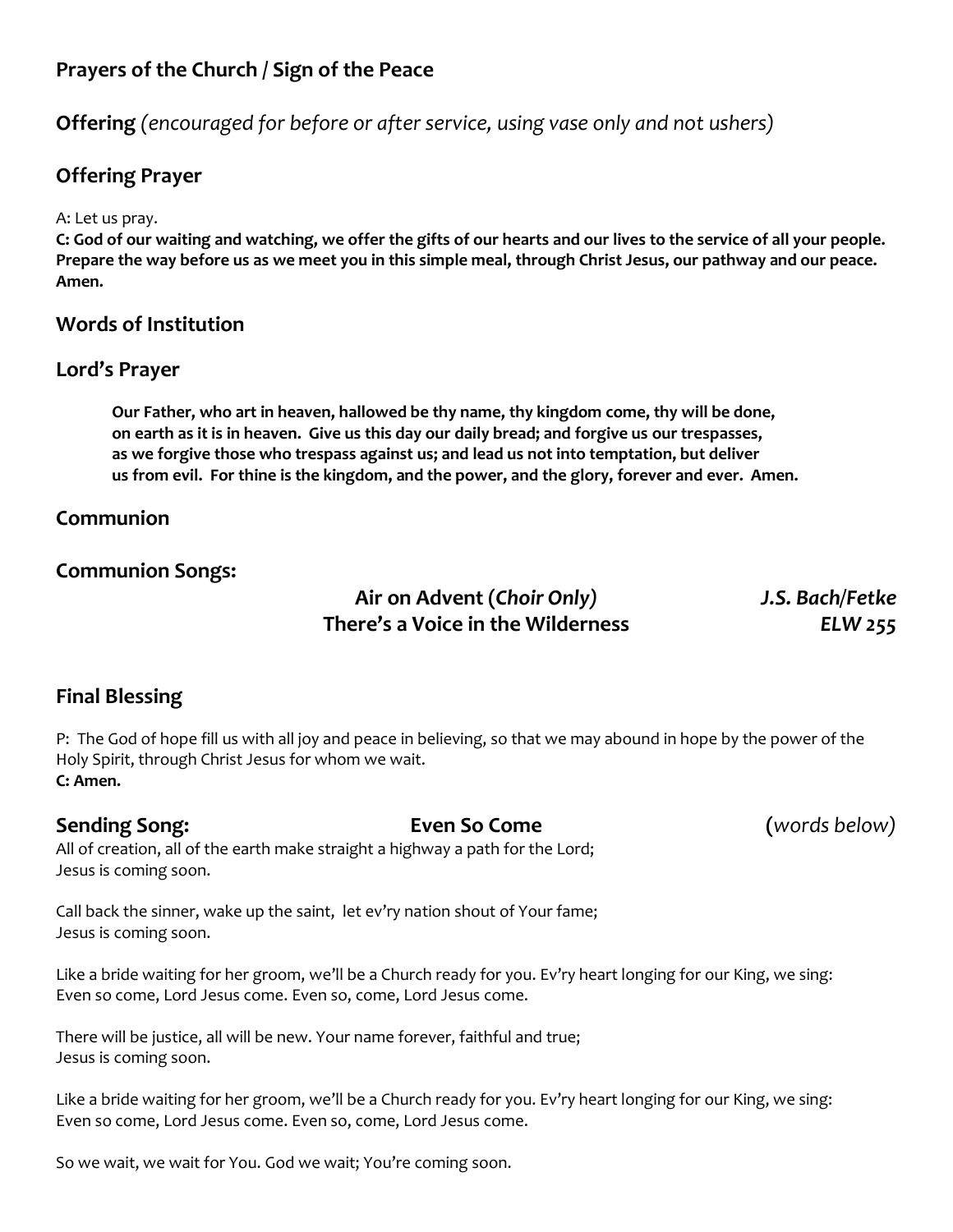Like a bride waiting for her groom, we'll be a Church ready for you. Ev'ry heart longing for our King, we sing: Even so come, Lord Jesus come. Even so, come, Lord Jesus come. Even so come, Lord Jesus come.

God, we wait, we wait for You. God, we wait; You're coming soon. God, we wait, we wait for You. God, we wait; You're coming soon.

Like a bride waiting for her groom, we'll be a Church ready for you. Ev'ry heart longing for our King, we sing: Even so come, Lord Jesus come. Even so, come, Lord Jesus come.

# **Dismissal**

A: Go in peace. Christ is near.

**C: Thanks be to God.**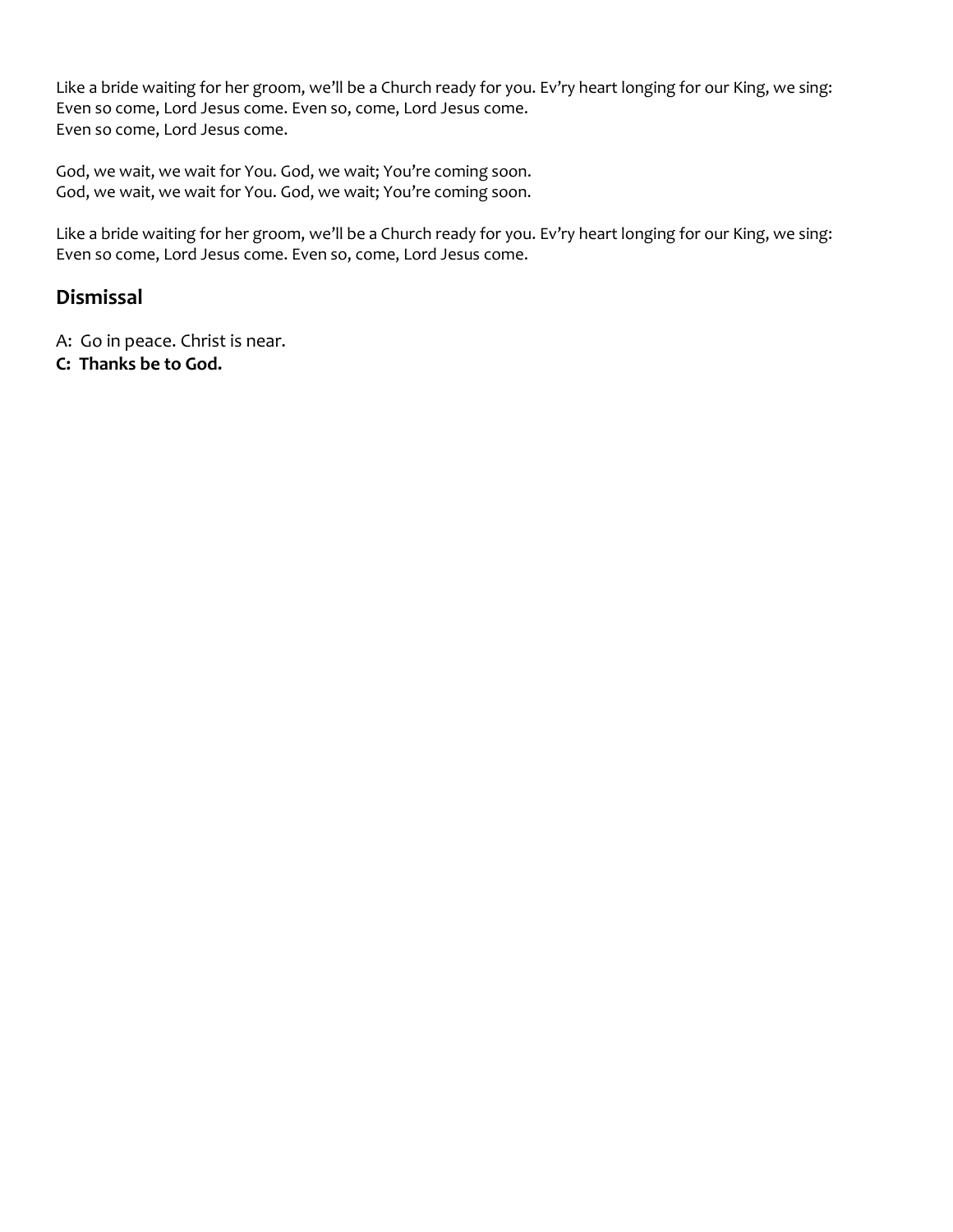

1050 Peninsula Drive Traverse City, MI 49686 (231) 947-9880 www.bethlehemtc.org

# December 5, 2021

# **HAPPY BIRTHDAY**

12/7-James Hinds 12/8-Rose Taylor 12/11-Marjorie Whitney 12/12-Rachell Moyer

12/7-Denice Bossardet 12/8-Clark Rasmussen 12/12-Garth Stowe

### A COVID update from Council:

"For several months, Grand Traverse County has topped the 14-day average 7% Covid positivity threshold set up by Council for our current precautions. At the last Council Meeting, it was voted upon that if the positivity rate rises to 17.5% that Bethlehem will once again require mandatory masks regardless of vaccination status. This will ensure that we are doing our part to keep our parishioners and community safe.

Currently, Munson Healthcare has activated Pandemic Response Level Red for the first time in history (https://www.munsonhealthcare.org/services/community-health/covid19/pandemic-status), as they are seeing the most Covid cases since last year. At the time of Tuesday's Council vote, the rate was 15%, and the latest update, as of time of printing, GT County positivity rate is 18.2%, so we ask that ALL worshippers wear masks. Stay safe, pray for all good things, and see you soon!

-Your Bethlehem Church Council"

### Please note that the new Building and Office Hours are: 9:00am – 2:30pm, Monday – Thursday.

**CHRISTMAS AT TRAVERSE CITY HIGH SCHOOL IS BACK!** Christmas is right around the corner and we have a list of items needed by the students. Near the gathering space there is a list of items desired. Please return and place in the box provided BY DECEMBER 12TH. DO NOT WRAP GIFTS. NO HATS OR SCARVES ARE NEEDED. Thank you for supporting the 22nd year from Bethlehem!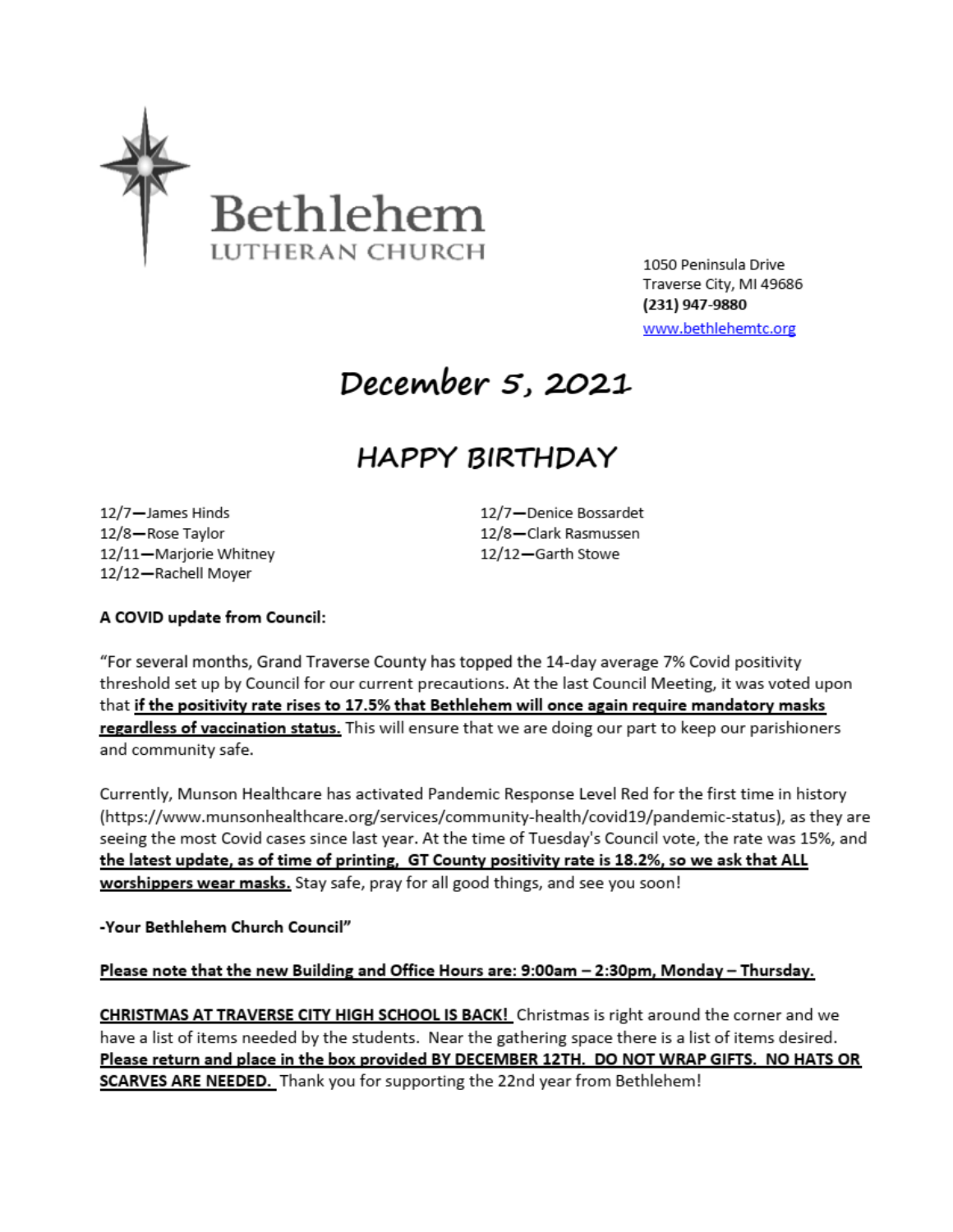# Join us for Advent and Christmas:

Wednesday December 8<sup>th</sup> - 6:30PM Service | 7PM Dessert & Fellowship Wednesday December 15<sup>th</sup> - 6:30PM Service | 7PM Dessert & Fellowship Wednesday December 22<sup>nd</sup> - 6:30PM Blue Christmas Service (no dessert) Friday December 24<sup>th</sup>-4:00PM Christmas Eve Service (Sanctuary) Friday December 24<sup>th</sup> -6:00PM Christmas Eve Service with Luminaries (East Lawn) Friday December 24<sup>th</sup> -8:00PM Holden Evening Prayer with Christmas Carols (Sanctuary) (4:00PM and 8:00PM services will be Livestreamed)

ADVENT WEDNESDAY NIGHT - DECEMBER 8TH: We will be frosting cookies to give to our homebound members. If you would like to help with this 'sweet' project, we will begin at 6PM so you will be able to attend worship at 6:30. We are also in need of Christmas sprinkles &/or colored sugars for the decorations. Thanks so much for your time.

Crystal Fernholz is a member of the Music Team. Her name was omitted from the list of people who made WELCA's Thankoffering service so memorable. Please accept our apologies for this oversight.

Please consider signing up for Altar Flowers for a Sunday service. You may use the sign-up poster in the Narthex by signing on the date you request. Then fill out a pink slip with the necessary information and place it and a check for \$40 (payable to Bethlehem Lutheran Church or BLC) in the offering plate on Sunday morning (Preferable) or during the week, in the Administration Assistant's mailbox near the church office entrance. You may select either "in honor" or "in memory" or "to celebrate". If someone has already signed on the date you would like, feel free to add your name – we welcome more than one on a Sunday.

Today's altar flowers are donated by: Tom & Jana Rockne in celebration of their sons, Mikkel, Daniel, and Peter.

Today's altar flowers are donated by: Leslie Rasmusson in celebration of her husband, Clark's birthday.

Celebrate a new child in your life with a rose on the baptismal font! Cost \$10.00 per rose. Contact Barbara Oster at beo6475@yahoo.com or 231.668.7038.

Bethlehem is in need of a sanctuary Christmas tree. The tree should be balsam, spruce or fir and not less than 12 feet tall, and preferable not real wide. We will cut it down and haul it if it is reasonably accessible to a truck and trailer. Please contact Carl Lehto at 231-223-7187 or 231-944-9640.

Volunteers are needed to ring bells for the Salvation Army at Tom's East Bay Store on December 10 and December 11, 2021. The first shift starts at 11:00 am and the last shift starts at 6:00 pm. Each shift is 1 hour long. If you are willing to ring, please call Carl Lehto at 231-223-7187 home or 231-944-9640 cell. We need 16 ringers. You can bring a friend with you to ring. Please dress warmly. Masks are not required but if you choose, you may wear one if you are more comfortable. The needs are greater than ever, so your help will be appreciated more than ever. Merry Christmas. Thank you.

Our blog has been renamed "Paths of Hope". Check it out on the Bethlehem website: http://www.bethlehemtc.org/new-blog-paths-of-hope.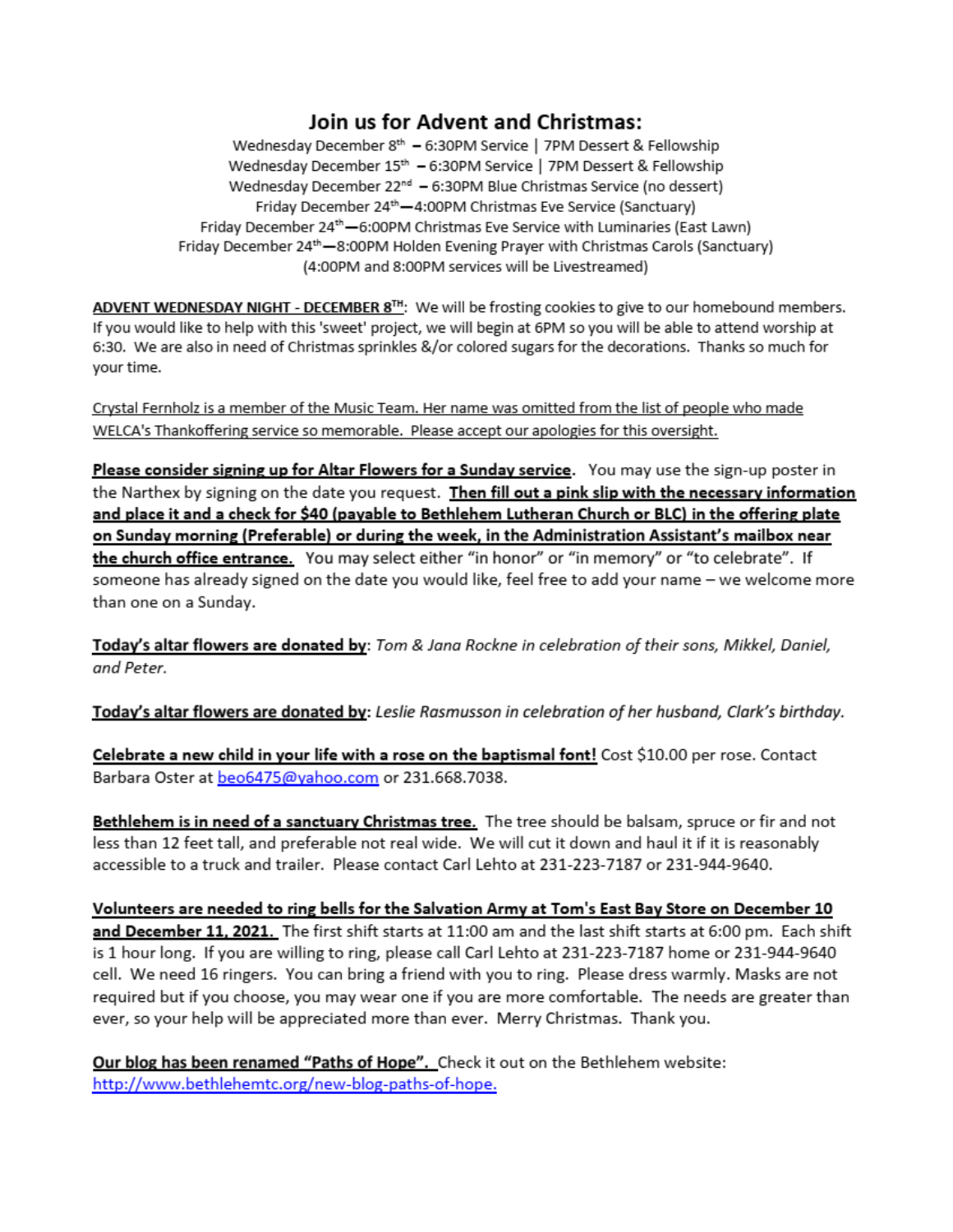Annie is looking for a male co-leader for the upcoming CHARGE Event (Friday March 18 - Sunday

March 20 at the Great Wolf Lodge) the male co-leader would be staying with the boys who have registered. Please see Annie after church or reach out to her at annie.slabaugh@bethlehemtc.org for more information!

CHARGE - Living Water Ministries has made the decision to cancel the Great Lakes Youth Gathering in January and will instead combine it with CHARGE this year in a hybrid type event! Therefore, grades for CHARGE will be 6th - 12th and the event will take place from March 18th - 20th here in Traverse City at the Great Wolf Lodge! As registration to fills up fast, Annie needs to know who is interested so that we can figure out cost for families right away. Please let her know if your youth is interested in attending CHARGE in 2022. She will send further information such as forms to fill out and what the family cost will be once we know the total number of people interested!

**NATIONAL YOUTH GATHERING -** The National Youth Gathering has returned and will be taking place July 24th - 28th in Minneapolis, MN for grades 8th - 12th! If your youth is interested, please let Annie know. She will then send an email to all interested families with cost info and a form to fill out!

The delivery of the pecans have been delayed until December. Those who have ordered will be notified when they are ready for pick-up.

The December issue of the STAR is ready. Feel free to check online at www.bethlehemtc.org < About Us > "The Online Bethlehem Star" or type this URL to get these directly: http://www.bethlehemtc.org/thebethlehem-star-newsletter.

The BLC community pantry has been the wish of a BLC member who chooses to remain anonymous. Through his gentle coaxing your current council decided that the time was right for BLC to have its own pantry due to its unique location. A sturdy cupboard has been purchased, assembled and placed outside the kitchen door thru a grant from the Trapp family. A huge thank you to everyone who has donated so generously. Please keep the pantry in mind whenever you are shopping special deals at your favorite store. If you can get 2 for the price of one, and really don't need an extra, please bring it to church. There will always be a blue container under the giving table by the mailboxes where you can place your extra items. We appreciated your donations, but please check expiration dates if you are selecting items from your personal cupboard. We do not want to donate "bad" food to "good" people.

The newest Living Lutheran magazine and the January/February/March Christ in our Home can be picked up at the welcome table on Sunday mornings, from the Shooting STAR box below the outside mailbox, or during parking lot communion. We still have copies of the October/November/December Christ in our Home available.

The Wednesday morning bible study of Matthew has resumed from 9-11am. All are welcome. Bring your own bible. We read the bible and then talk about what we read. We say a prayer for any needs that are shared. Come. Join a fellowship. Leader is Barbara Graf.

**Quilters need help!** We meet on Tuesdays 9:00am-11:00am. It is not traditional quilting. We tie three layers of fabric together. The "quilts" are sent all over the world when needed by Lutheran World Relief. So if you can tie or even cut, please join us on Tuesday mornings.